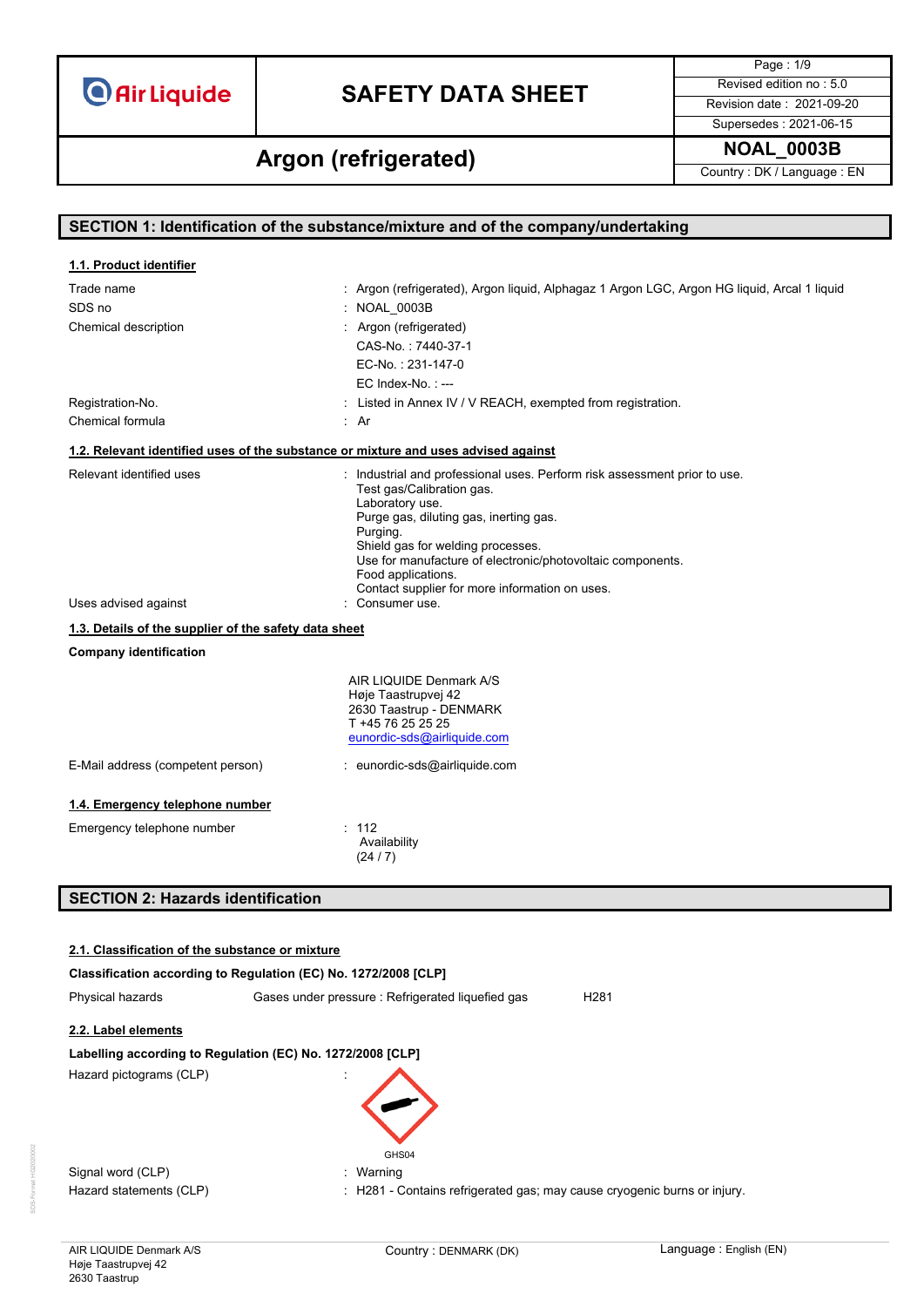

Page : 2/9 Supersedes : 2021-06-15

### **NOAL\_0003B Argon (refrigerated)**

Country : DK / Language : EN

Precautionary statements (CLP)

- Prevention : P282 Wear cold insulating gloves and either face shield or eye protection.
- Response : P336+P315 Thaw frosted parts with lukewarm water. Do not rub affected area. Get immediate medical advice/attention.
	- Storage : P403 Store in a well-ventilated place.

### **2.3. Other hazards**

: Asphyxiant in high concentrations.

### **SECTION 3: Composition/information on ingredients**

#### **3.1. Substances**

| <b>Name</b>          | <b>Product identifier</b>                                                                | Composition [V-%]: | <b>Classification according to</b><br><b>Regulation (EC) No. 1272/2008 [CLP]</b> |
|----------------------|------------------------------------------------------------------------------------------|--------------------|----------------------------------------------------------------------------------|
| Argon (refrigerated) | (CAS-No.) 7440-37-1<br>(EC-No.) 231-147-0<br>(EC Index-No.) ---<br>(Registration-No.) *1 | 100                | Press. Gas (Ref. Lig.), H281                                                     |

*Contains no other components or impurities which will influence the classification of the product.*

*\*1: Listed in Annex IV / V REACH, exempted from registration.*

*\*3: Registration not required: Substance manufactured or imported < 1t/y.*

#### : Not applicable. **3.2. Mixtures**

| <b>SECTION</b><br>4: First aid measures |  |
|-----------------------------------------|--|
|                                         |  |

### **4.1. Description of first aid measures**

| - Inhalation                                                     | : Remove victim to uncontaminated area wearing self contained breathing apparatus. Keep<br>victim warm and rested. Call a doctor. Perform cardiopulmonary resuscitation if breathing<br>stopped. |
|------------------------------------------------------------------|--------------------------------------------------------------------------------------------------------------------------------------------------------------------------------------------------|
| - Skin contact                                                   | : In case of frostbite spray with water for at least 15 minutes. Apply a sterile dressing. Obtain<br>medical assistance.                                                                         |
| - Eye contact                                                    | $\therefore$ Immediately flush eyes thoroughly with water for at least 15 minutes.                                                                                                               |
| - Ingestion                                                      | : Ingestion is not considered a potential route of exposure.                                                                                                                                     |
| 4.2. Most important symptoms and effects, both acute and delayed |                                                                                                                                                                                                  |

: In high concentrations may cause asphyxiation. Symptoms may include loss of mobility/consciousness. Victim may not be aware of asphyxiation. Refer to section 11.

#### **4.3. Indication of any immediate medical attention and special treatment needed**

: None.

| <b>SECTION 5: Firefighting measures</b>                    |                                                            |  |
|------------------------------------------------------------|------------------------------------------------------------|--|
|                                                            |                                                            |  |
| 5.1. Extinguishing media                                   |                                                            |  |
| - Suitable extinguishing media                             | : Water spray or fog.                                      |  |
| - Unsuitable extinguishing media                           | : Do not use water jet to extinguish.                      |  |
| 5.2. Special hazards arising from the substance or mixture |                                                            |  |
| Spocific hozarde                                           | Experience to fire may cause containers to runturoloxplade |  |

| Specific hazards              | Exposure to fire may cause containers to rupture/explode. |
|-------------------------------|-----------------------------------------------------------|
| Hazardous combustion products | None.                                                     |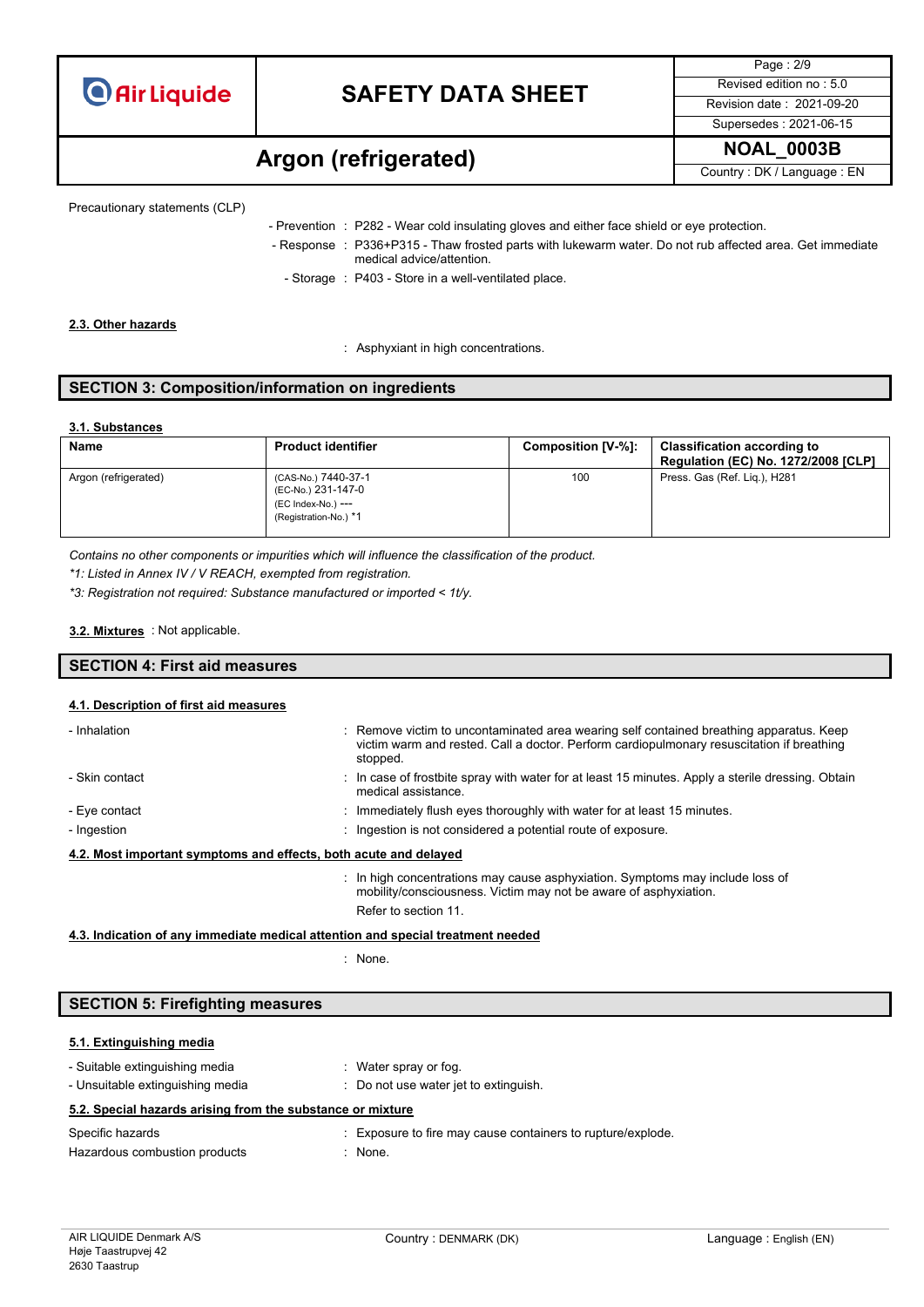

Page : 3/9 Supersedes : 2021-06-15

### **NOAL\_0003B Argon (refrigerated)**

Country : DK / Language : EN

#### **5.3. Advice for firefighters**

| Specific methods                               | : Use fire control measures appropriate for the surrounding fire. Exposure to fire and heat<br>radiation may cause gas receptacles to rupture. Cool endangered receptacles with water spray<br>jet from a protected position. Prevent water used in emergency cases from entering sewers and<br>drainage systems. |
|------------------------------------------------|-------------------------------------------------------------------------------------------------------------------------------------------------------------------------------------------------------------------------------------------------------------------------------------------------------------------|
|                                                | If possible, stop flow of product.                                                                                                                                                                                                                                                                                |
|                                                | Use water spray or fog to knock down fire fumes if possible.                                                                                                                                                                                                                                                      |
|                                                | If leaking do not spray water onto container. Water surrounding area (from protected position)<br>to contain fire.                                                                                                                                                                                                |
|                                                | Move containers away from the fire area if this can be done without risk.                                                                                                                                                                                                                                         |
| Special protective equipment for fire fighters | : In confined space use self-contained breathing apparatus.                                                                                                                                                                                                                                                       |
|                                                | Standard protective clothing and equipment (Self Contained Breathing Apparatus) for fire<br>fighters.                                                                                                                                                                                                             |
|                                                | Standard EN 137 - Self-contained open-circuit compressed air breathing apparatus with full<br>face mask.                                                                                                                                                                                                          |
|                                                | Standard EN 469 - Protective clothing for firefighters. Standard - EN 659: Protective gloves for<br>firefighters.                                                                                                                                                                                                 |
|                                                |                                                                                                                                                                                                                                                                                                                   |

#### **SECTION 6: Accidental release measures**

### **6.1. Personal precautions, protective equipment and emergency procedures** : Try to stop release. Evacuate area. Wear self-contained breathing apparatus when entering area unless atmosphere is proved to be safe. Use protective clothing. Ensure adequate air ventilation. Prevent from entering sewers, basements and workpits, or any place where its accumulation can be dangerous. Act in accordance with local emergency plan. Stay upwind. Oxygen detectors should be used when asphyxiating gases may be released. : Try to stop release. **6.2. Environmental precautions**

Liquid spillages can cause embrittlement of structural materials.

#### **6.3. Methods and material for containment and cleaning up**

**SECTION 7: Handling and storage**

|                                  | : Ventilate area.                        |
|----------------------------------|------------------------------------------|
| 6.4. Reference to other sections |                                          |
|                                  | $\therefore$ See also sections 8 and 13. |
|                                  |                                          |

### AIR LIQUIDE Denmark A/S Country : DENMARK (DK) Country : DENMARK (DK) **7.1. Precautions for safe handling** Safe use of the product : Do not breathe gas. Avoid release of product into atmosphere. The product must be handled in accordance with good industrial hygiene and safety procedures. Only experienced and properly instructed persons should handle gases under pressure. Consider pressure relief device(s) in gas installations. Ensure the complete gas system was (or is regularily) checked for leaks before use. Do not smoke while handling product. Use only properly specified equipment which is suitable for this product, its supply pressure and temperature. Contact your gas supplier if in doubt.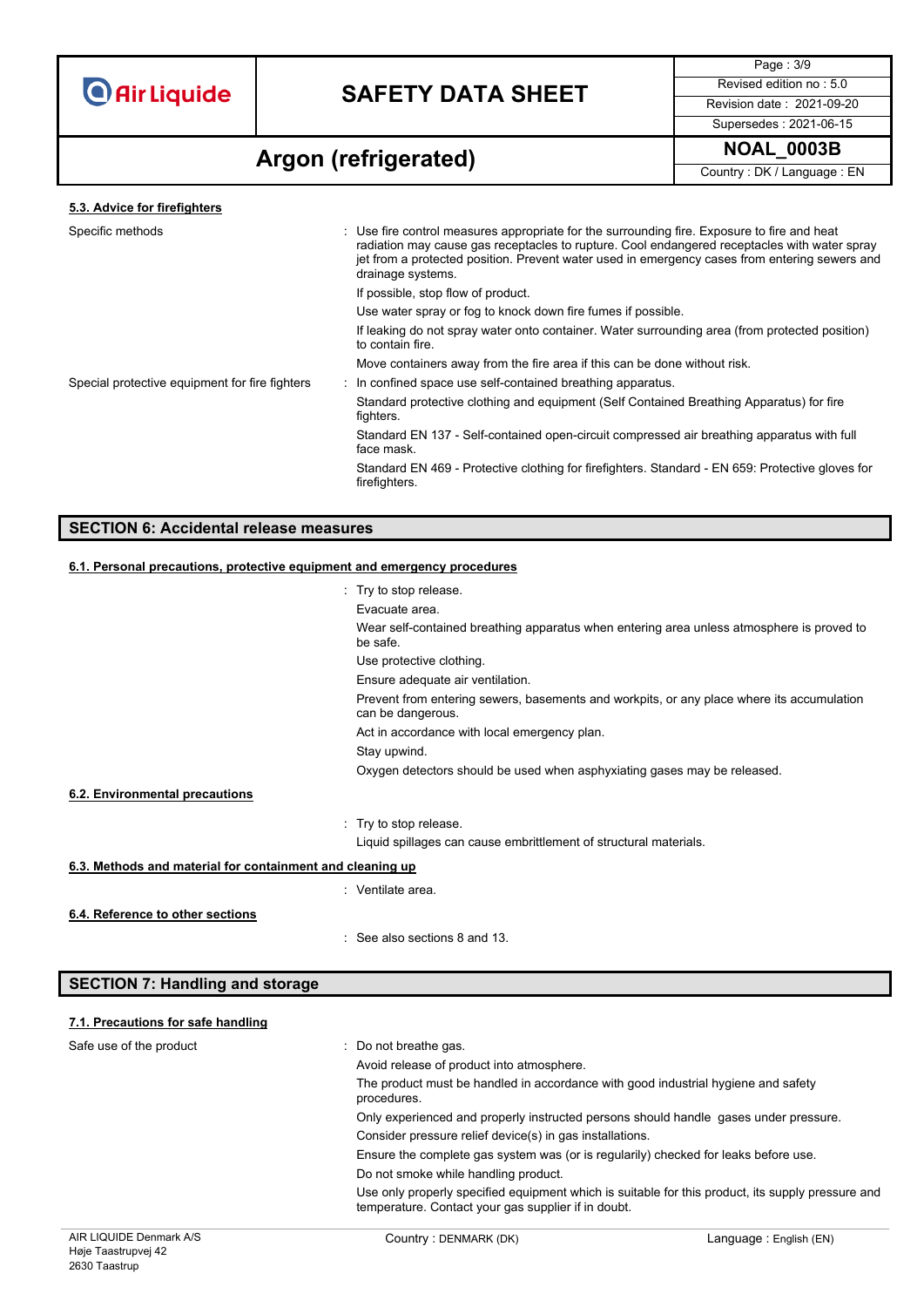# **SAFETY DATA SHEET** Revised edition no : 5.0

**NOAL\_0003B Argon (refrigerated)**

Page : 4/9 Supersedes : 2021-06-15

Country : DK / Language : EN

| Safe handling of the gas receptacle                               | Avoid suck back of water, acid and alkalis.                                                                                                                      |
|-------------------------------------------------------------------|------------------------------------------------------------------------------------------------------------------------------------------------------------------|
|                                                                   | Refer to supplier's container handling instructions.<br>Do not allow backfeed into the container.                                                                |
|                                                                   | Protect containers from physical damage; do not drag, roll, slide or drop.                                                                                       |
|                                                                   | When moving cylinders, even for short distances, use a cart (trolley, hand truck, etc.) designed                                                                 |
|                                                                   | to transport cylinders.                                                                                                                                          |
|                                                                   | Leave valve protection caps in place until the container has been secured against either a wall<br>or bench or placed in a container stand and is ready for use. |
|                                                                   | If user experiences any difficulty operating valve discontinue use and contact supplier.                                                                         |
|                                                                   | Never attempt to repair or modify container valves or safety relief devices.                                                                                     |
|                                                                   | Damaged valves should be reported immediately to the supplier.                                                                                                   |
|                                                                   | Keep container valve outlets clean and free from contaminants particularly oil and water.                                                                        |
|                                                                   | Replace valve outlet caps or plugs and container caps where supplied as soon as container is<br>disconnected from equipment.                                     |
|                                                                   | Close container valve after each use and when empty, even if still connected to equipment.                                                                       |
|                                                                   | Never attempt to transfer gases from one cylinder/container to another.                                                                                          |
|                                                                   | Never use direct flame or electrical heating devices to raise the pressure of a container.                                                                       |
|                                                                   | Do not remove or deface labels provided by the supplier for the identification of the content of<br>the container.                                               |
|                                                                   | Suck back of water into the container must be prevented.                                                                                                         |
|                                                                   | Open valve slowly to avoid pressure shock.                                                                                                                       |
| 7.2. Conditions for safe storage, including any incompatibilities |                                                                                                                                                                  |
|                                                                   | : Observe all regulations and local requirements regarding storage of containers.                                                                                |
|                                                                   | Containers should not be stored in conditions likely to encourage corrosion.                                                                                     |
|                                                                   | Container valve guards or caps should be in place.                                                                                                               |
|                                                                   | Containers should be stored in the vertical position and properly secured to prevent them from<br>falling over.                                                  |
|                                                                   | Stored containers should be periodically checked for general condition and leakage.                                                                              |
|                                                                   | Keep container below 50°C in a well ventilated place.                                                                                                            |
|                                                                   | Store containers in location free from fire risk and away from sources of heat and ignition.                                                                     |
|                                                                   | Keep away from combustible materials.                                                                                                                            |
| 7.3. Specific end use(s)                                          |                                                                                                                                                                  |
|                                                                   | : None.                                                                                                                                                          |
|                                                                   |                                                                                                                                                                  |
| <b>SECTION 8: Exposure controls/personal protection</b>           |                                                                                                                                                                  |
| 8.1. Control parameters                                           |                                                                                                                                                                  |
| OEL (Occupational Exposure Limits)                                | None available.                                                                                                                                                  |
| DNEL (Derived-No Effect Level)                                    | None available.                                                                                                                                                  |
| PNEC (Predicted No-Effect Concentration)                          | None available.                                                                                                                                                  |
| 8.2. Exposure controls                                            |                                                                                                                                                                  |
| 8.2.1. Appropriate engineering controls                           |                                                                                                                                                                  |
|                                                                   | Provide adequate general and local exhaust ventilation.                                                                                                          |
|                                                                   | Systems under pressure should be regularily checked for leakages.                                                                                                |
|                                                                   | Oxygen detectors should be used when asphyxiating gases may be released.                                                                                         |
|                                                                   | Consider the use of a work permit system e.g. for maintenance activities.                                                                                        |

### **8.2.2. Individual protection measures, e.g. personal protective equipment**

: A risk assessment should be conducted and documented in each work area to assess the risks related to the use of the product and to select the PPE that matches the relevant risk. The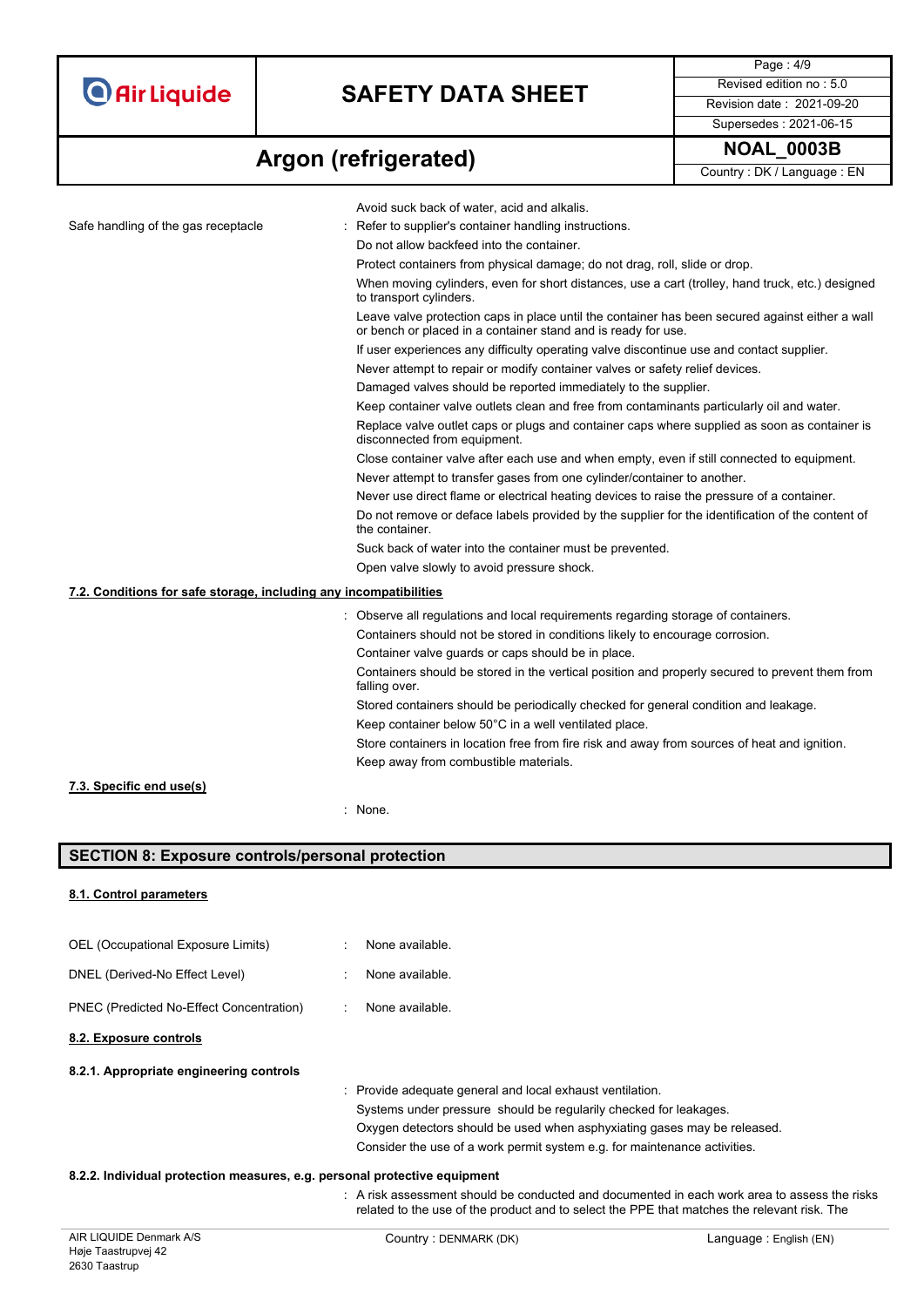# **SAFETY DATA SHEET** Revised edition no : 5.0

**NOAL\_0003B Argon (refrigerated)**

Page : 5/9 Supersedes : 2021-06-15

Country : DK / Language : EN

|                                        | following recommendations should be considered:<br>PPE compliant to the recommended EN/ISO standards should be selected.                            |
|----------------------------------------|-----------------------------------------------------------------------------------------------------------------------------------------------------|
| • Eye/face protection                  | : Wear goggles and a face shield when transfilling or breaking transfer connections.<br>Standard EN 166 - Personal eye-protection - specifications. |
| • Skin protection                      |                                                                                                                                                     |
| - Hand protection                      | : Wear working gloves when handling gas containers.                                                                                                 |
|                                        | Standard EN 388 - Protective gloves against mechanical risk.                                                                                        |
|                                        | Wear cold insulating gloves when transfilling or breaking transfer connections.                                                                     |
|                                        | Standard EN 511 - Cold insulating gloves.                                                                                                           |
| - Other                                | : Wear safety shoes while handling containers.<br>Standard EN ISO 20345 - Personal protective equipment - Safety footwear.                          |
| • Respiratory protection               | : Self contained breathing apparatus (SCBA) or positive pressure airline with mask are to be<br>used in oxygen-deficient atmospheres.               |
|                                        | Standard EN 137 - Self-contained open-circuit compressed air breathing apparatus with full<br>face mask.                                            |
| • Thermal hazards                      | : None in addition to the above sections.                                                                                                           |
| 8.2.3. Environmental exposure controls |                                                                                                                                                     |

### **SECTION 9: Physical and chemical properties**

### **9.1. Information on basic physical and chemical properties**

| Physical state at 20°C / 101.3kPa               | : Liguid                                                                |
|-------------------------------------------------|-------------------------------------------------------------------------|
| Colour                                          | : Colourless.                                                           |
| Odour                                           | No odour warning properties.                                            |
| Odour threshold                                 | : Odour threshold is subjective and inadequate to warn of overexposure. |
| рH                                              | : Not applicable for gases and gas mixtures.                            |
| Melting point / Freezing point                  | $: -189 °C$                                                             |
| Boiling point                                   | $: -186 °C$                                                             |
| Flash point                                     | : Not applicable for gases and gas mixtures.                            |
| Evaporation rate                                | Not applicable for gases and gas mixtures.                              |
| Flammability (solid, gas)                       | Non flammable.                                                          |
| <b>Explosive limits</b>                         | Non flammable.                                                          |
| Vapour pressure [20°C]                          | Not applicable.                                                         |
| Vapour pressure [50°C]                          | Not applicable.                                                         |
| Vapour density                                  | Not applicable.                                                         |
| Relative density, liquid (water=1)              | : 1.4                                                                   |
| Relative density, gas (air=1)                   | : 1.38                                                                  |
| Water solubility                                | : $67.3 \text{ mg/l}$                                                   |
| Partition coefficient n-octanol/water (Log Kow) | Not applicable for inorganic products.                                  |
| Auto-ignition temperature                       | Non flammable.                                                          |
| Decomposition temperature                       | Not applicable.                                                         |
| Viscosity                                       | No reliable data available.                                             |
| Explosive properties                            | Not applicable.                                                         |
| Oxidising properties                            | Not applicable.                                                         |
|                                                 |                                                                         |

: None necessary.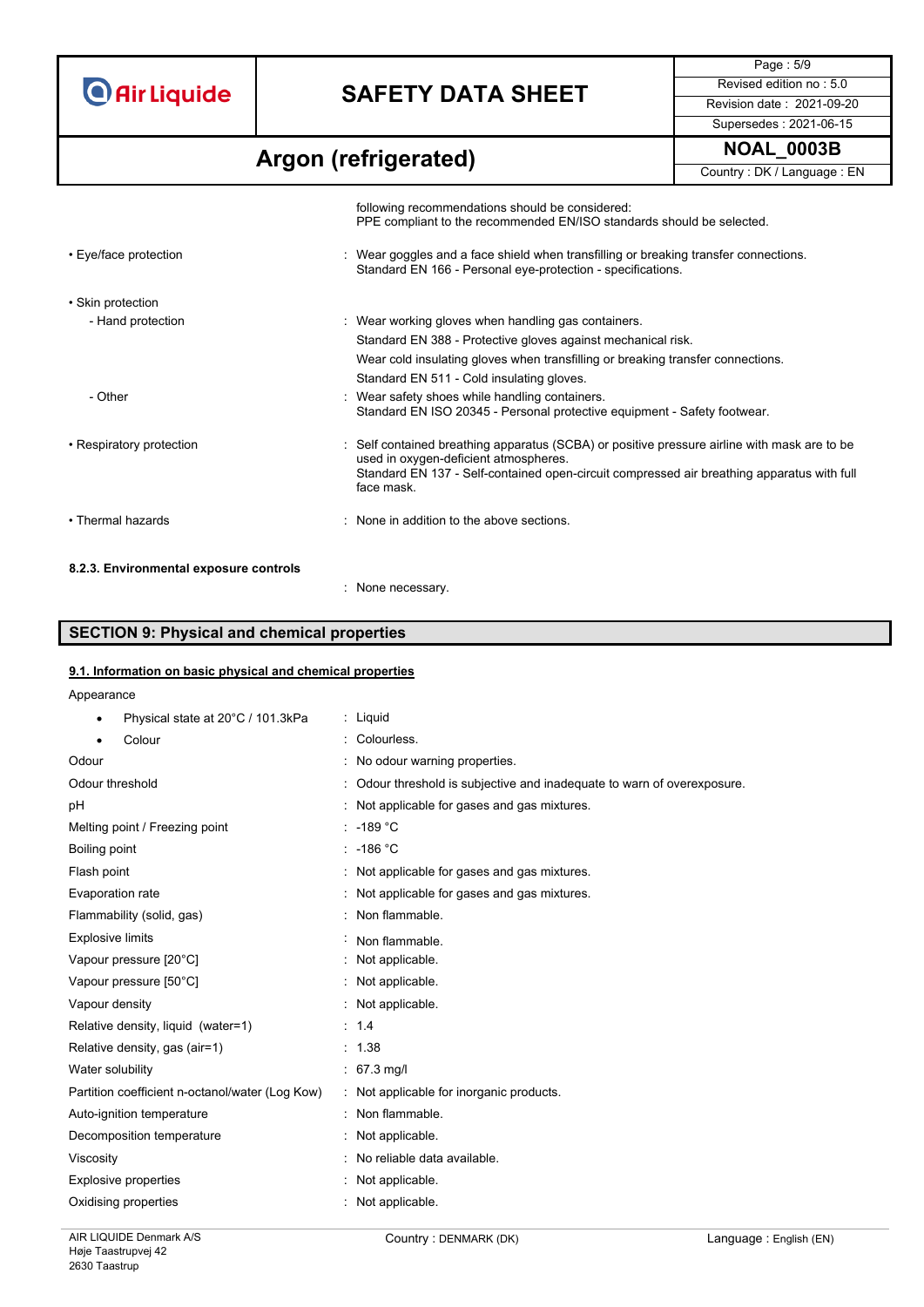Page : 6/9 Supersedes : 2021-06-15

# **NOAL\_0003B Argon (refrigerated)**

Country : DK / Language : EN

### **9.2. Other information**

| Molar mass                | : 40 a/mol                                                                                                  |
|---------------------------|-------------------------------------------------------------------------------------------------------------|
| Critical temperature [°C] | $\cdot$ -122 °C.                                                                                            |
| Other data                | : Gas/vapour heavier than air. May accumulate in confined spaces, particularly at or below<br>ground level. |

| <b>SECTION 10: Stability and reactivity</b> |                                                                                                                                                                                                                                                                                                                                |
|---------------------------------------------|--------------------------------------------------------------------------------------------------------------------------------------------------------------------------------------------------------------------------------------------------------------------------------------------------------------------------------|
| 10.1. Reactivity                            |                                                                                                                                                                                                                                                                                                                                |
| 10.2. Chemical stability                    | : No reactivity hazard other than the effects described in sub-sections below.                                                                                                                                                                                                                                                 |
| 10.3. Possibility of hazardous reactions    | Stable under normal conditions                                                                                                                                                                                                                                                                                                 |
|                                             | : None.                                                                                                                                                                                                                                                                                                                        |
| 10.4. Conditions to avoid                   | : Avoid moisture in installation systems.                                                                                                                                                                                                                                                                                      |
| 10.5. Incompatible materials                |                                                                                                                                                                                                                                                                                                                                |
|                                             | : For additional information on compatibility refer to ISO 11114.<br>Materials such as carbon steel, low alloy carbon steel and plastic become brittle at low<br>temperatures and are subject to failure. Use appropriate materials compatible with the<br>cryogenic conditions present in refrigerated liquefied gas systems. |
| 10.6. Hazardous decomposition products      |                                                                                                                                                                                                                                                                                                                                |
|                                             | None.                                                                                                                                                                                                                                                                                                                          |

### **SECTION 11: Toxicological information**

### **11.1. Information on toxicological effects**

| <b>Acute toxicity</b>                | : No toxicological effects from this product. |  |
|--------------------------------------|-----------------------------------------------|--|
| <b>Skin corrosion/irritation</b>     | : No known effects from this product.         |  |
| Serious eye damage/irritation        | : No known effects from this product.         |  |
| Respiratory or skin sensitisation    | : No known effects from this product.         |  |
| Germ cell mutagenicity               | : No known effects from this product.         |  |
| Carcinogenicity                      | : No known effects from this product.         |  |
| <b>Reproductive toxicity</b>         |                                               |  |
| Toxic for reproduction : Fertility   | : No known effects from this product.         |  |
| Toxic for reproduction: unborn child | : No known effects from this product.         |  |
| <b>STOT-single exposure</b>          | : No known effects from this product.         |  |
| <b>STOT-repeated exposure</b>        | : No known effects from this product.         |  |
| <b>Aspiration hazard</b>             | : Not applicable for gases and gas mixtures.  |  |

### **SECTION 12: Ecological information**

### **12.1. Toxicity**

| Assessment                      | No ecological damage caused by this product. |
|---------------------------------|----------------------------------------------|
| EC50 48h - Daphnia magna [mg/l] | : No data available.                         |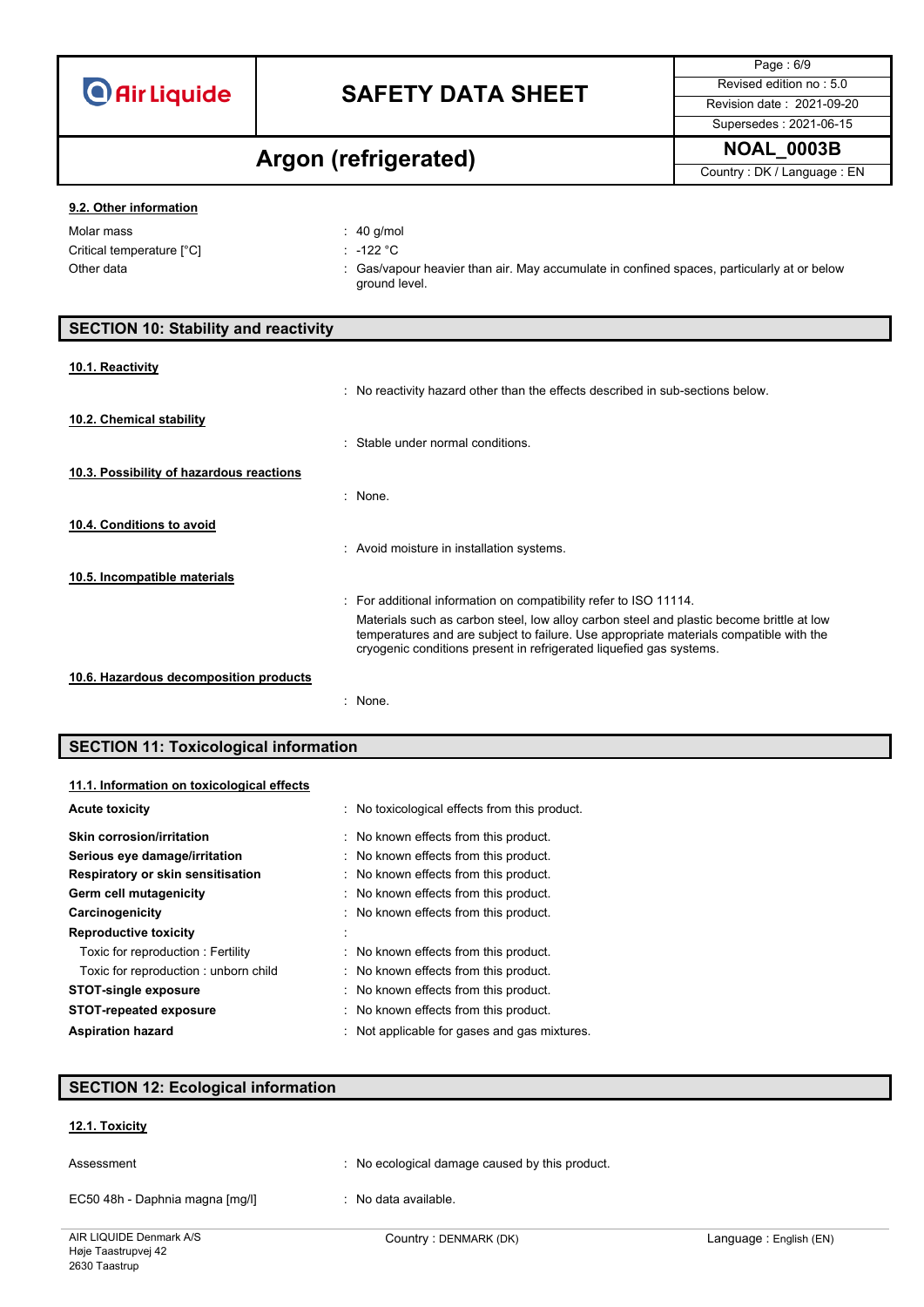# **SAFETY DATA SHEET** Revised edition no : 5.0

Supersedes : 2021-06-15

Page : 7/9

### **NOAL\_0003B Argon (refrigerated)**

| ALYVII JIVIIIYVIULVU                     |                                                                                             | Country: DK / Language: EN |
|------------------------------------------|---------------------------------------------------------------------------------------------|----------------------------|
| EC50 72h - Algae [mg/l]                  | No data available.                                                                          |                            |
| LC50 96 h - Fish [mg/l]                  | : No data available.                                                                        |                            |
| 12.2. Persistence and degradability      |                                                                                             |                            |
| Assessment                               | : No ecological damage caused by this product.                                              |                            |
| 12.3. Bioaccumulative potential          |                                                                                             |                            |
| Assessment                               | No data available.                                                                          |                            |
| 12.4. Mobility in soil                   |                                                                                             |                            |
| Assessment                               | Because of its high volatility, the product is unlikely to cause ground or water pollution. |                            |
|                                          | Partition into soil is unlikely.                                                            |                            |
| 12.5. Results of PBT and vPvB assessment |                                                                                             |                            |
| Assessment                               | No data available.<br>$\bullet$                                                             |                            |
| 12.6. Other adverse effects              |                                                                                             |                            |
| Other adverse effects                    | : Can cause frost damage to vegetation.                                                     |                            |
| Effect on the ozone layer                | $:$ None.                                                                                   |                            |
| Effect on global warming                 | No known effects from this product.                                                         |                            |

| <b>SECTION 13: Disposal considerations</b> |                                                                                   |
|--------------------------------------------|-----------------------------------------------------------------------------------|
|                                            |                                                                                   |
| 13.1. Waste treatment methods              |                                                                                   |
|                                            | May be vented to atmosphere in a well ventilated place.                           |
|                                            | Do not discharge into any place where its accumulation could be dangerous.        |
|                                            | Return unused product in original container to supplier.                          |
| List of hazardous waste codes (from        | : 16 05 05 : Gases in pressure containers other than those mentioned in 16 05 04. |

### **13.2. Additional information**

amended)

Commission Decision 2000/532/EC as

: External treatment and disposal of waste should comply with applicable local and/or national regulations.

### **SECTION 14: Transport information**

| 14.1. UN number                       |                                       |
|---------------------------------------|---------------------------------------|
| UN-No.                                | : 1951                                |
| 14.2. UN proper shipping name         |                                       |
| Transport by road/rail (ADR/RID)      | ARGON, REFRIGERATED LIQUID            |
| Transport by air (ICAO-TI / IATA-DGR) | Argon, refrigerated liquid            |
| Transport by sea (IMDG)               | ARGON, REFRIGERATED LIQUID            |
| 14.3. Transport hazard class(es)      |                                       |
| Labelling                             |                                       |
|                                       | 2.2 : Non-flammable, non-toxic gases. |

### **Transport by road/rail (ADR/RID)**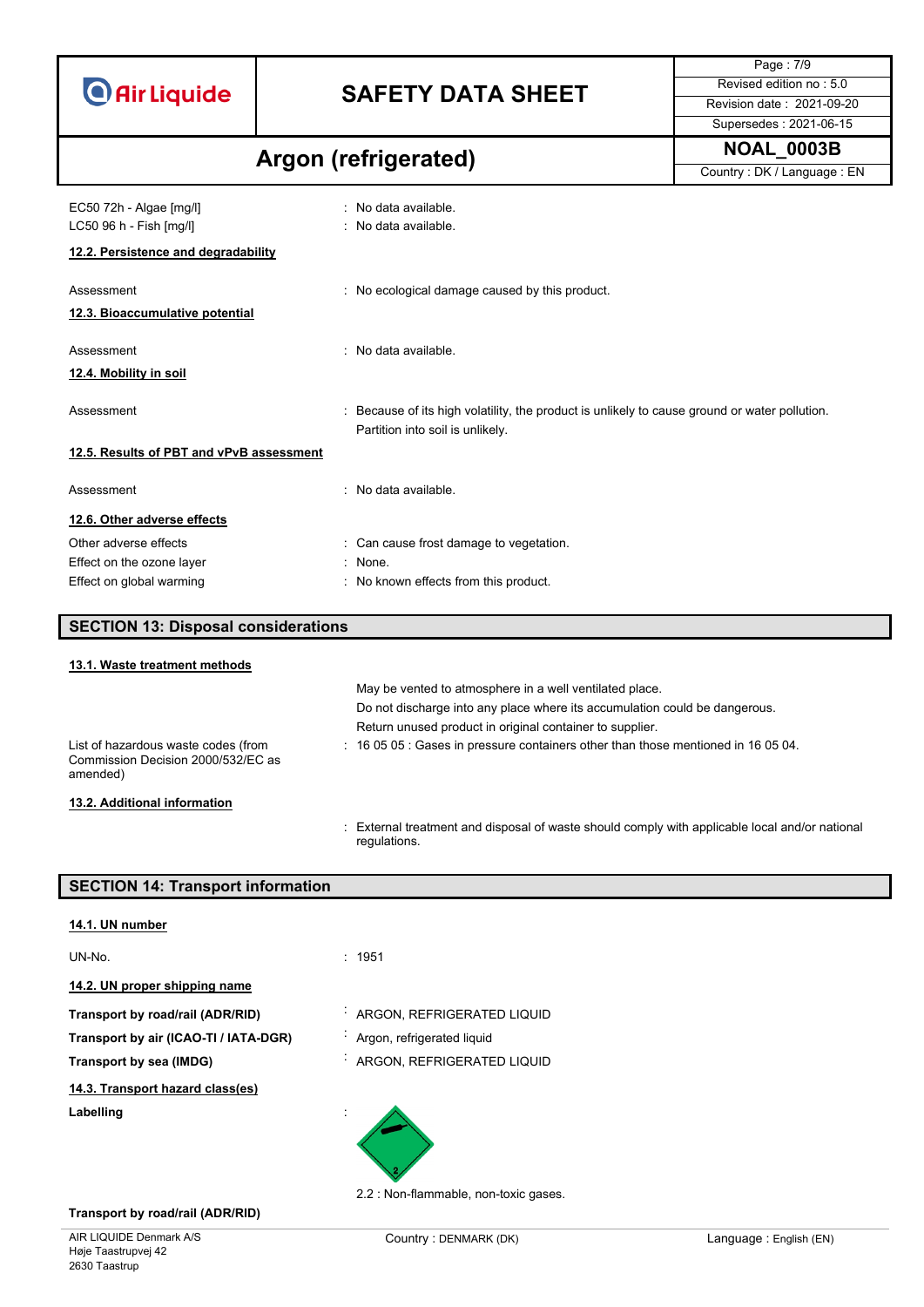

Page : 8/9

### **NOAL\_0003B Argon (refrigerated)**

Supersedes : 2021-06-15 Country : DK / Language : EN

| Class                                 | $\therefore$ 2                                                                                                                                        |
|---------------------------------------|-------------------------------------------------------------------------------------------------------------------------------------------------------|
| Classification code                   | : 3A                                                                                                                                                  |
| Hazard identification number          | : 22                                                                                                                                                  |
| <b>Tunnel Restriction</b>             | : C/E - Tank carriage : Passage forbidden through tunnels of category C, D and E. Other<br>carriage : Passage forbidden through tunnels of category E |
| Transport by air (ICAO-TI / IATA-DGR) |                                                                                                                                                       |
| Class / Div. (Sub. risk(s))           | $\therefore$ 2.2                                                                                                                                      |
| Transport by sea (IMDG)               |                                                                                                                                                       |
| Class / Div. (Sub. risk(s))           | $\therefore$ 2.2                                                                                                                                      |
| Emergency Schedule (EmS) - Fire       | $: F-C$                                                                                                                                               |
| Emergency Schedule (EmS) - Spillage   | $\cdot$ S-V                                                                                                                                           |
| 14.4. Packing group                   |                                                                                                                                                       |
| Transport by road/rail (ADR/RID)      | Not established.                                                                                                                                      |
| Transport by air (ICAO-TI / IATA-DGR) | Not established.<br>÷                                                                                                                                 |
| Transport by sea (IMDG)               | Not established.                                                                                                                                      |
| 14.5. Environmental hazards           |                                                                                                                                                       |
| Transport by road/rail (ADR/RID)      | ÷<br>None.                                                                                                                                            |
| Transport by air (ICAO-TI / IATA-DGR) | $:$ None.                                                                                                                                             |
| Transport by sea (IMDG)               | : None.                                                                                                                                               |
| 14.6. Special precautions for user    |                                                                                                                                                       |
| Packing Instruction(s)                |                                                                                                                                                       |
| Transport by road/rail (ADR/RID)      | : P203                                                                                                                                                |
| Transport by air (ICAO-TI / IATA-DGR) |                                                                                                                                                       |
| Passenger and Cargo Aircraft          | : 202.                                                                                                                                                |
| Cargo Aircraft only                   | : 202.                                                                                                                                                |
| Transport by sea (IMDG)               | : P203                                                                                                                                                |
|                                       |                                                                                                                                                       |
| Special transport precautions         | : Avoid transport on vehicles where the load space is not separated from the driver's<br>compartment.                                                 |
|                                       | Ensure vehicle driver is aware of the potential hazards of the load and knows what to do in the<br>event of an accident or an emergency.              |
|                                       | Before transporting product containers:                                                                                                               |
|                                       | - Ensure there is adequate ventilation.                                                                                                               |
|                                       | - Ensure that containers are firmly secured.                                                                                                          |
|                                       | - Ensure valve is closed and not leaking.                                                                                                             |
|                                       | - Ensure valve outlet cap nut or plug (where provided) is correctly fitted.                                                                           |

- Ensure valve protection device (where provided) is correctly fitted.

### **14.7. Transport in bulk according to Annex II of Marpol and the IBC Code**

: Not applicable.

### **SECTION 15: Regulatory information**

### **15.1. Safety, health and environmental regulations/legislation specific for the substance or mixture**

### **EU-Regulations**

| Restrictions on use                        | : None.        |
|--------------------------------------------|----------------|
| Seveso Directive : 2012/18/EU (Seveso III) | : Not covered. |